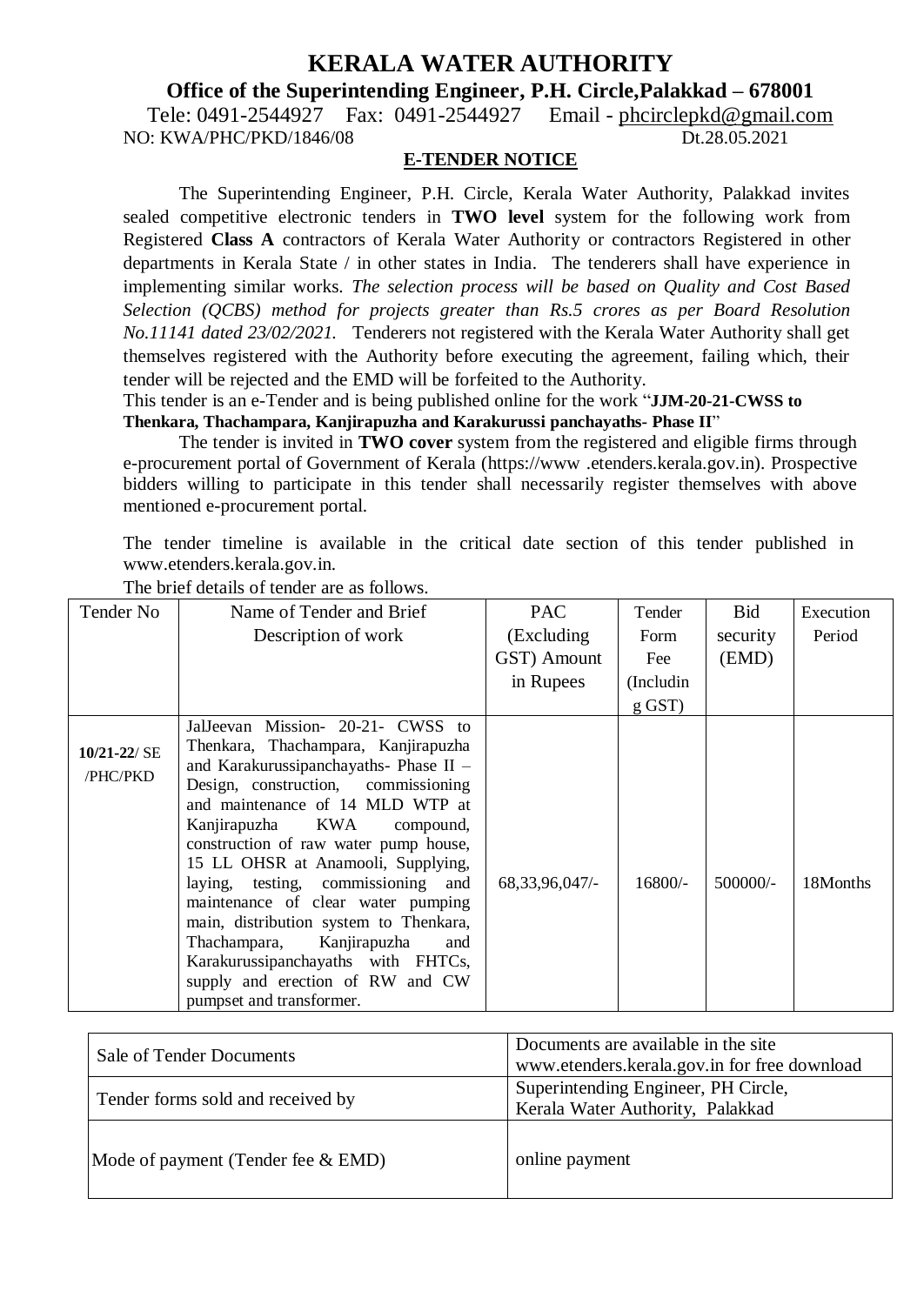| Location                                                                                   | Thenkara, Thachampara, Kanjirapuzha<br>and KarakurussiPanchayathsin Palakkad<br>District.                   |  |  |
|--------------------------------------------------------------------------------------------|-------------------------------------------------------------------------------------------------------------|--|--|
| Site visit                                                                                 | Any working day upto 11.00 A.M. till<br>16.06.2021                                                          |  |  |
| Clarification regarding bid                                                                | All clarifications sought up to 12 Noon till<br>16.06.2021 will be answered and published in<br>the portal. |  |  |
| Pre bid meeting                                                                            | 16.06.2021, 3.00 PM                                                                                         |  |  |
| Corrigendum                                                                                | Corrigendum if any will be published in<br>web                                                              |  |  |
| Last date and time of submission of tenders<br>electronically to the tendering Authority   | 21.06.2021 at 3.00 PM                                                                                       |  |  |
| Last date and time of submission of attachments<br>in hard copy to the tendering Authority | 24.06.2021 at 1.00 PM                                                                                       |  |  |
| Date and time of opening of tenders                                                        | 24.06.2021 at 3.00 PM                                                                                       |  |  |
| Validity of Bid(Firm period)                                                               | 120 days from the last date of submission of<br>bid(electronically)                                         |  |  |
| Place of execution of agreement                                                            | PH Circle, Kerala Water Authority, Palakkad,<br>678001                                                      |  |  |

Interested bidders can get further details regarding the work from the office of the Superintending Engineer, Kerala Water Authority, PH Circle, Palakkad or from the office of the **Executive Engineer,** Kerala Water Authority, **W.S.P Division, Palakkad (0491- 2547044, Email ID - [wspdivisionpkd@gmail.com](mailto:wspdivisionpkd@gmail.com)**)

## A). **Online Bidder registration process:**

Bidders should have a Class II or above Digital Signature Certificate (DSC) to be procured from any Registration Authorities (RA) under the Certifying Agency of India. Details of RAs will be available on [www.cca.gov.in](http://www.cca.gov.in/). Once, the DSC is obtained, bidders have to register on [www.etenders.kerala.gov.in](http://www.etenders.kerala.gov.in/) website for participating in this tender. Website registration is a onetime process without any registration fees. However, bidders have to procure DSC at their own cost. Bidders may contact e-Procurement support desk of Kerala State IT Mission functioning at Thiruvananthapuram, Ernakulam, Kannur and Malappuram over telephone or through email: etendershelp@kerala.gov.in for assistance in this regard. The contact details are available from the contact us link in the website.

## B). **Online Tender Process:**

The tender process shall consist of the following stages:

Downloading of tender document: Tender document will be available for free download on [www.etenders.kerala.gov.in](http://www.etenders.kerala.gov.in/). However, tender document fees shall be payable at the time of bid submission as stipulated in this tender document.

Publishing of Corrigendum: All corrigenda shall be published on [www.etenders.kerala.gov.in](http://www.etenders.kerala.gov.in/) and shall not be available elsewhere.

Bid submission: Bidders have to submit their bids along with supporting documents to support their eligibility, as required in this tender document on [www.etenders.kerala.gov.in](http://www.etenders.kerala.gov.in/). Hard copies of all tender documents and other supporting documents shall be submitted to the tendering authority in the prescribed date. However, the online submitted documents will always supersede the manually submitted hard copies of documents for tender evaluation.

Opening of Technical Bid and Bidder short-listing: The technical bids will be opened, evaluated and shortlisted as per the eligibility and technical qualifications. All documents in support of technical qualifications shall be submitted (online). Failure to submit the documents online will attract disqualification. Bids shortlisted by this process will be taken up for opening the financial bid.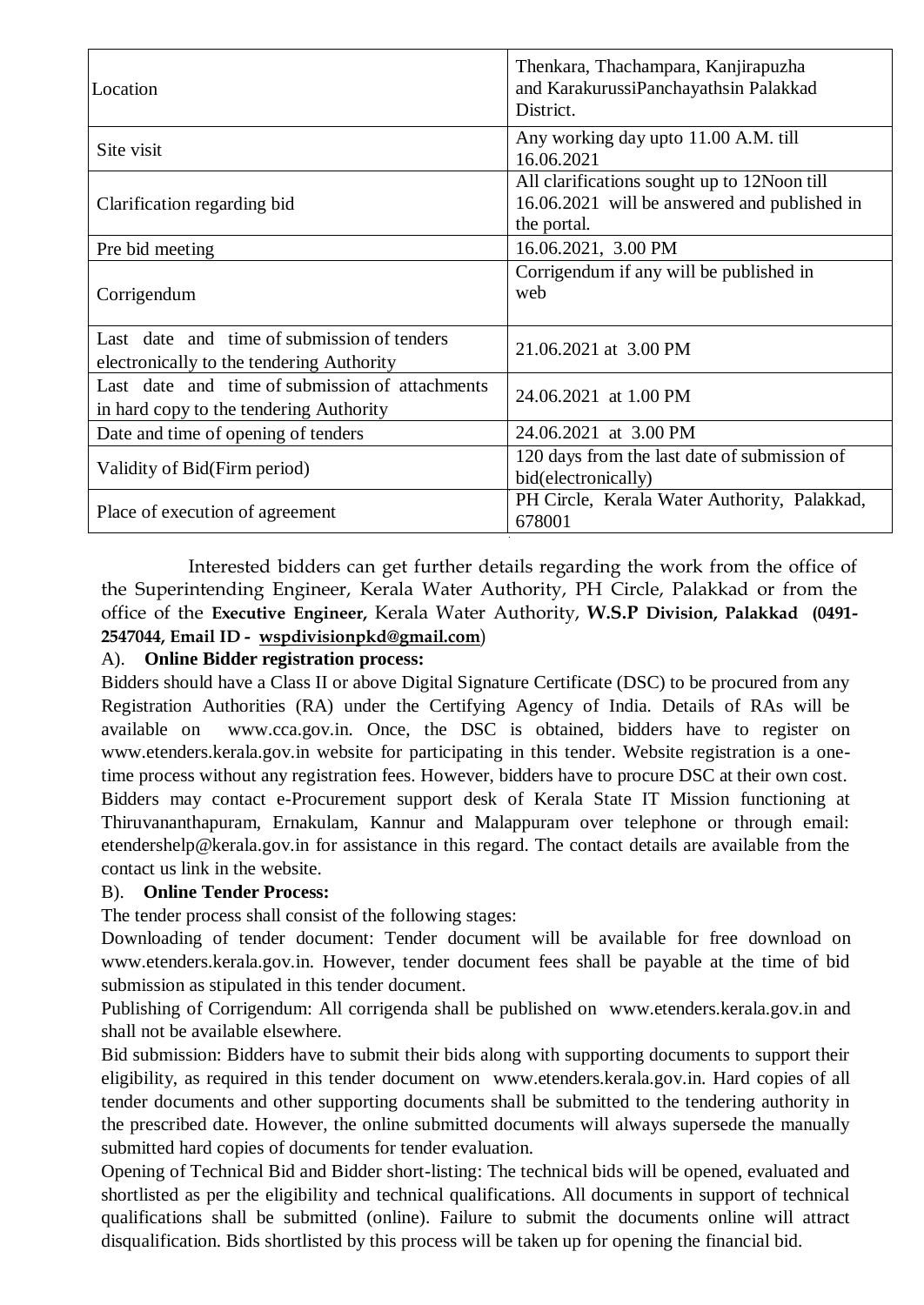Opening of Financial Bids: Bids of the qualified bidder's shall only be considered for opening and evaluation of the financial bid on the date and time mentioned in critical date's section.

#### C). **Documents Comprising Bid:**

(i). The First Stage (Pre-Qualification or Technical Cover based on 1cover or 2 cover tender system):

Pre-Qualification or Technical proposal shall contain the scanned copies of the following documents which every bidder has to upload:

Document 1 : Scanned copy of duly filled and signed preliminary agreement prepared in Kerala Stamp Paper worth Rs.200/-

Document 2 : Scanned copy of documents to prove eligibility criteria

Document 3: The NIT documents of the work downloaded from the website to agree with the tender conditions

Document : Any other documents as per the requirement of the tender conditions as insisted. …………….. (the number may vary with departments/ PSUs requirement)

Kerala Water Authority doesn't take any responsibility for any technical snag or failure that has taken place during document upload.

(ii). The Second Stage (Financial Cover or as per tender cover system):

The Bidder shall complete the Price bid as per format given for download along with this tender.

Note: The blank price bid should be downloaded and saved on bidder's computer without changing file-name otherwise price bid will not get uploaded. The bidder should fill in the details in the same file and upload the same back to the website.

Fixed price: Prices quoted by the Bidder shall be fixed during the bidder's performance of the contract and not subject to variation on any account. A bid submitted with an adjustable/ variable price quotation will be treated as non - responsive and rejected.

## **D). Tender Fee and Earnest Money Deposit (EMD)**

The Bidder shall pay, a tender fee and Earnest Money Deposit (EMD) or Bid Security amount as per the tender documents. The Bid security is required to protect the purchaser against risk of Bidder's conduct, which would warrant the forfeiture of security.

Online Payment modes: The tender fee and EMD can be paid in the following manner through e-Payment facility provided by the e-Procurement system:

State Bank of India (SBI) Internet Banking: If a bidder has a SBI internet banking account, then, during the online bid submission process, bidder shall select SBI option and then select Internet banking option. The e-Procurement system will re-direct the bidder to SBI's internet banking page where he can enter his internet banking credentials and transfer the tender fee and EMD amount.

National Electronic Fund Transfer (NEFT)/ Real Time Gross Settlement (RTGS):If a bidder holds bank account in a different bank, then, during the online bid submission process, bidder shall select NEFT/ RTGS option. An online remittance form would be generated, which the bidder can use for transferring amount through NEFT/ RTGS either by using internet banking of his bank or visiting nearest branch of his bank. After obtaining the successful transaction receipt no. (UTR), the bidder has to update the same in e-Procurement system for completing the process of bid submission. Bidder should only use the details given in the Remittance form for making a NEFT/ RTGS payment otherwise payment would result in failure in e-Procurement system.

As NEFT payment status confirmation is not received by e-Procurement system on a real-time basis, bidders are advised to exercise NEFT mode of payment option at least 48 hours prior to the last date and time of bid submission to avoid any payment issues.

For RTGS the timings that the banks follow may vary depending on the customer timings of the bank branches and settlement from RBI. Bidders are advised to exercise RTGS mode of payment at least 24 hours prior to the last date and time of bid submission to avoid any payment issues.